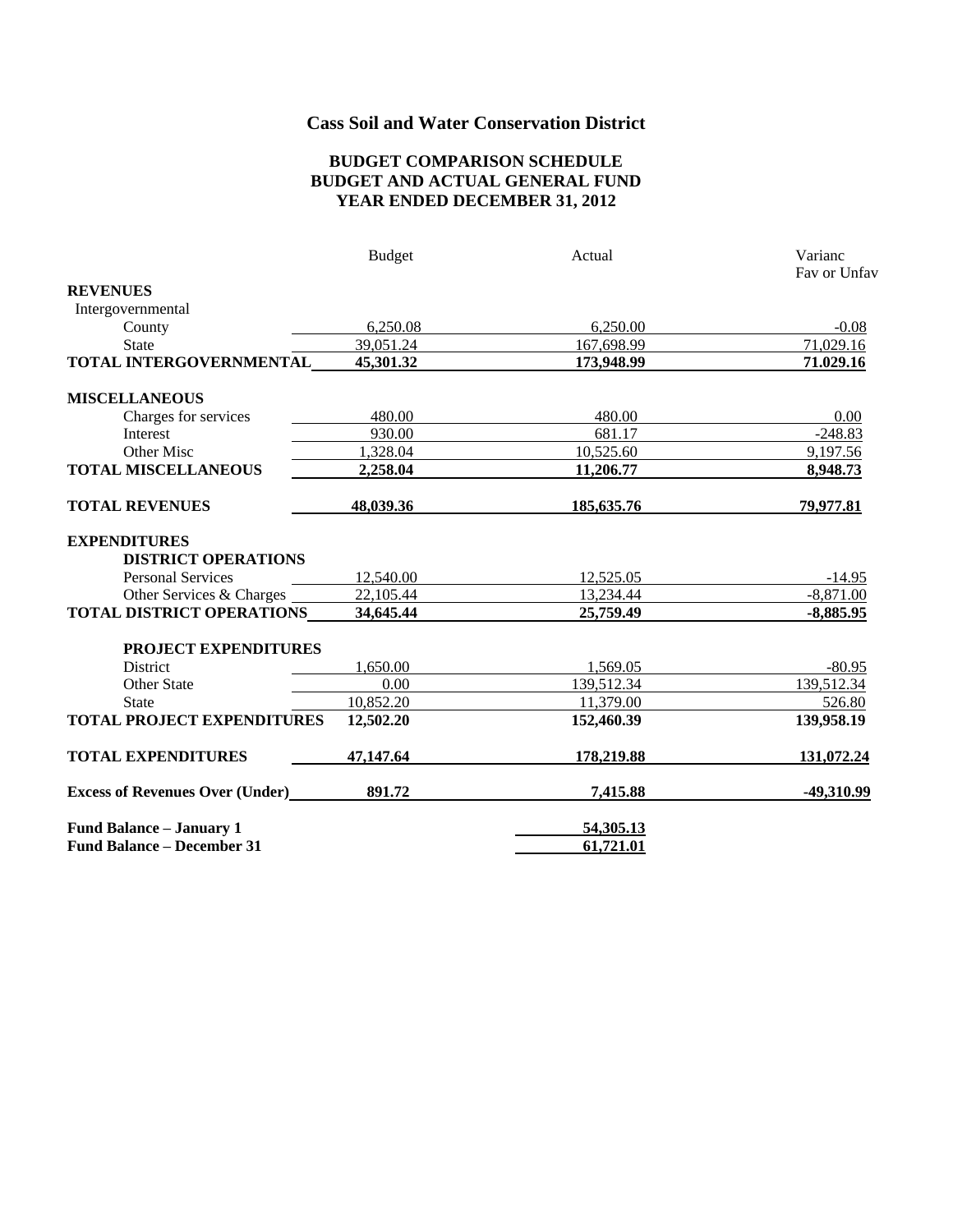# **Cass Soil and Water Conservation District**

### **STATEMENT OF ACTIVITIES AND GOVERNMENTAL REVENUES, EXPENDITURES AND CHANGES IN FUND BALANCE FOR DECEMBER 31, 2012**

|                                                               | <b>General</b> | <b>Adjustments</b> | <b>Statement of</b> |
|---------------------------------------------------------------|----------------|--------------------|---------------------|
| <b>REVENUES</b>                                               | <b>Fund</b>    | <b>See Notes</b>   | <b>Net Assets</b>   |
| County                                                        | 6,250.00       |                    | 6,250.00            |
| Intergovernmental                                             | 167,698.99     |                    | 167,698.99          |
| <b>Charges for services</b>                                   | 480.00         |                    | 480.00              |
| <b>Investment earnings</b>                                    | 681.17         |                    | 681.17              |
| <b>Miscellaneous</b>                                          | 10,525.60      |                    | 10,525.60           |
| <b>TOTAL REVENUES</b>                                         | 185,635.76     |                    | 185, 635. 76        |
| <b>EXPENDITURES</b>                                           |                |                    |                     |
| <b>Conservation</b>                                           | 152,460.39     |                    |                     |
| <b>Current</b>                                                | 25,759.49      |                    |                     |
| <b>TOTAL EXPENDITURES</b>                                     | 178,219.88     |                    |                     |
| <b>EXCESS OF REVENUES OVER (UNDER)</b><br><b>EXPENDITURES</b> | 7,415.88       |                    |                     |
| <b>FUND BALANCE/NET ASSETS JAN 1</b>                          | 54,305.13      |                    |                     |
| <b>FUND BALANCE/NET ASSETS DEC 31</b>                         | 61,721.01      |                    |                     |